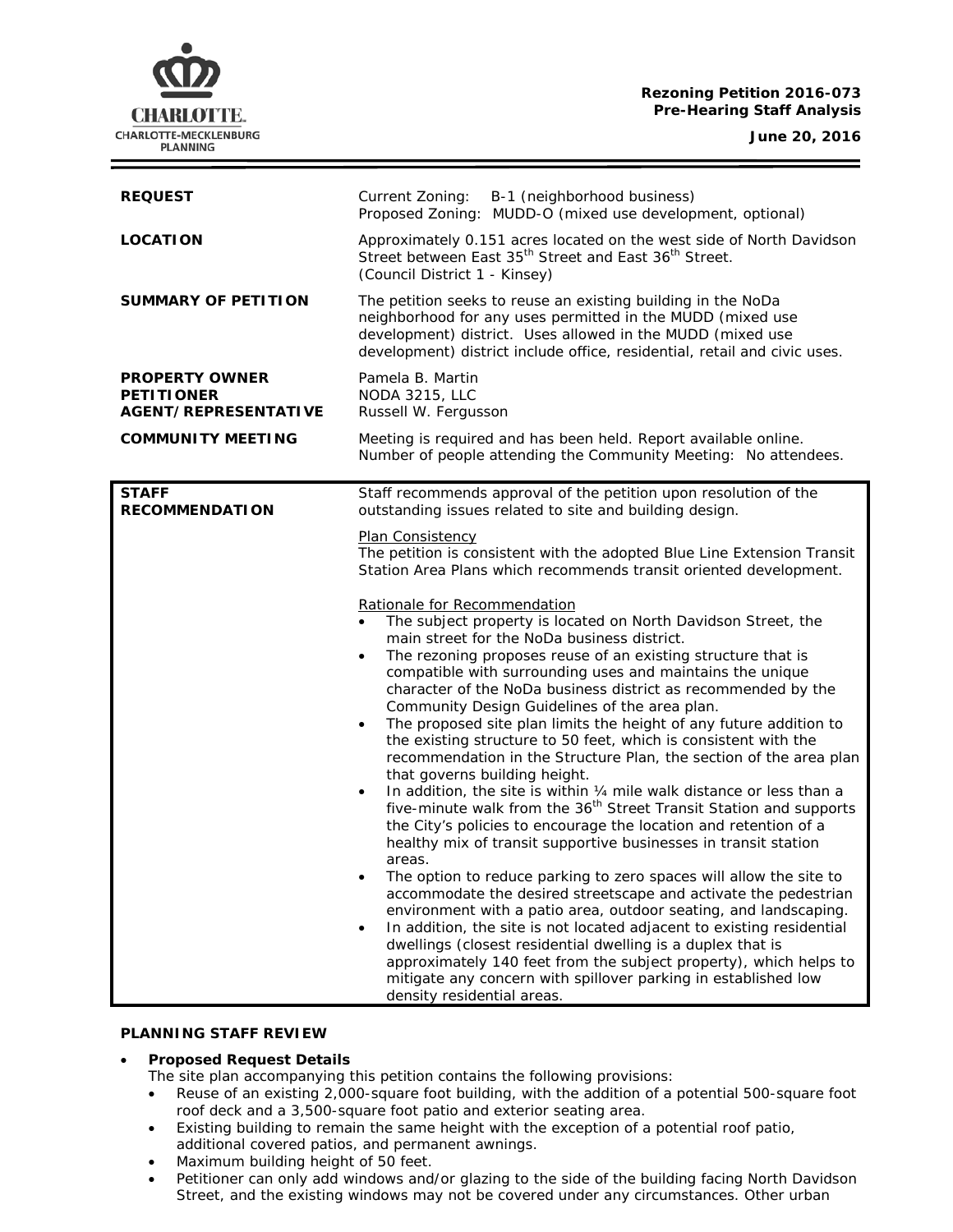design elements include pedestrian oriented entrances, and covered and uncovered patios.

- Artwork and design components shall be incorporated, and the existing building mural on front façade shall remain while the existing lettering may be removed.
- 16-foot front setback measured from the back of the existing or future curb, whichever is greater.
- Optional Provisions:
	- Parking requirements shall be reduced to zero total spaces for any permitted uses and no parking shall be required for the proposed expansion.
	- Existing buildings, façade, entryways and doors may be preserved and additional doorways may be added, including roll-up doors.
	- The existing sidewalk footprint shall remain with improvement of the curb and implementation of a modified Type II commercial drive.
	- Planting areas, as shown, shall replace the requirement for planting strips and may encroach into the 16-foot setback.

### • **Existing Zoning and Land Use**

- The subject property is developed with a building formerly used as an eating/drinking/ entertainment establishment.
- Surrounding properties on either side of North Davidson Street are zoned NS (neighborhood services), MUDD (mixed use development), MUDD-O (mixed use development, optional), B-1 (neighborhood business), TOD-R (transit oriented development - residential) TOD-M (transit oriented development – mixed use), R-5 (single family residential) and I-2 (general industrial) and developed with office, commercial/retail, eating/drinking/entertainment establishments, indoor recreation, warehouse, residential uses and a fire station.
- See "Rezoning Map" for existing zoning in the area.

### • **Rezoning History in Area**

• There have been several rezonings in the area to MUDD-O (mixed use development, optional) and TOD-MO (transit oriented development – mixed use, optional) to accommodate retail, office and mixed use developments.

#### • **Public Plans and Policies**

- The *Blue Line Extension Transit Station Area Plans* recommend transit oriented development on the subject site. The site is within the 36<sup>th</sup> Street Transit Station area.
- The Community Design Guidelines within the plan encourage the reuse of existing structures, and suggest that infill buildings along North Davidson Street between 34<sup>th</sup> Street and 36<sup>th</sup> Street match the predominate condition of setback, streetscape cross section, and sidewalk width of adjacent sites as feasible.
- The structure map in the plan recommends a height limit of 50 feet to maintain a scale that is compatible with the surrounding area and avoid a canyon effect along N. Davidson Street.

# • **TRANSPORTATION CONSIDERATIONS**

- This site is on a minor thoroughfare. The site plan substantially complies with the Main Street cross section envisioned in the *Blue Line Extension Transit Station Area Plan* for the 36th Street Station. CDOT has not identified any negative impacts to the transportation facilities in the area.
- **Vehicle Trip Generation:** Current Zoning: 280 trips per day (based on an existing 1,500-square foot eating/drinking/entertainment establishment). Proposed Zoning: Too many uses allowed in the MUDD (mixed use development) district to determine the trips per day.

# **DEPARTMENT COMMENTS** (see full department reports online)

- **Charlotte Area Transit System:** No issues.
- **Charlotte Department of Neighborhood & Business Services:** No comments received.
- **Charlotte Fire Department:** No issues.
- **Charlotte-Mecklenburg Schools:** Non-residential petitions do not impact the number of students attending local schools.
- **Charlotte-Mecklenburg Storm Water Services:** No issues.
- **Charlotte Water:** In relation to the parcels under review, Charlotte Water currently has water system availability via an existing eight-inch water main located along North Davidson Street. Charlotte Water has sewer system availability for the rezoning boundary via an existing eight-inch gravity sewer main located along North Davidson Street.